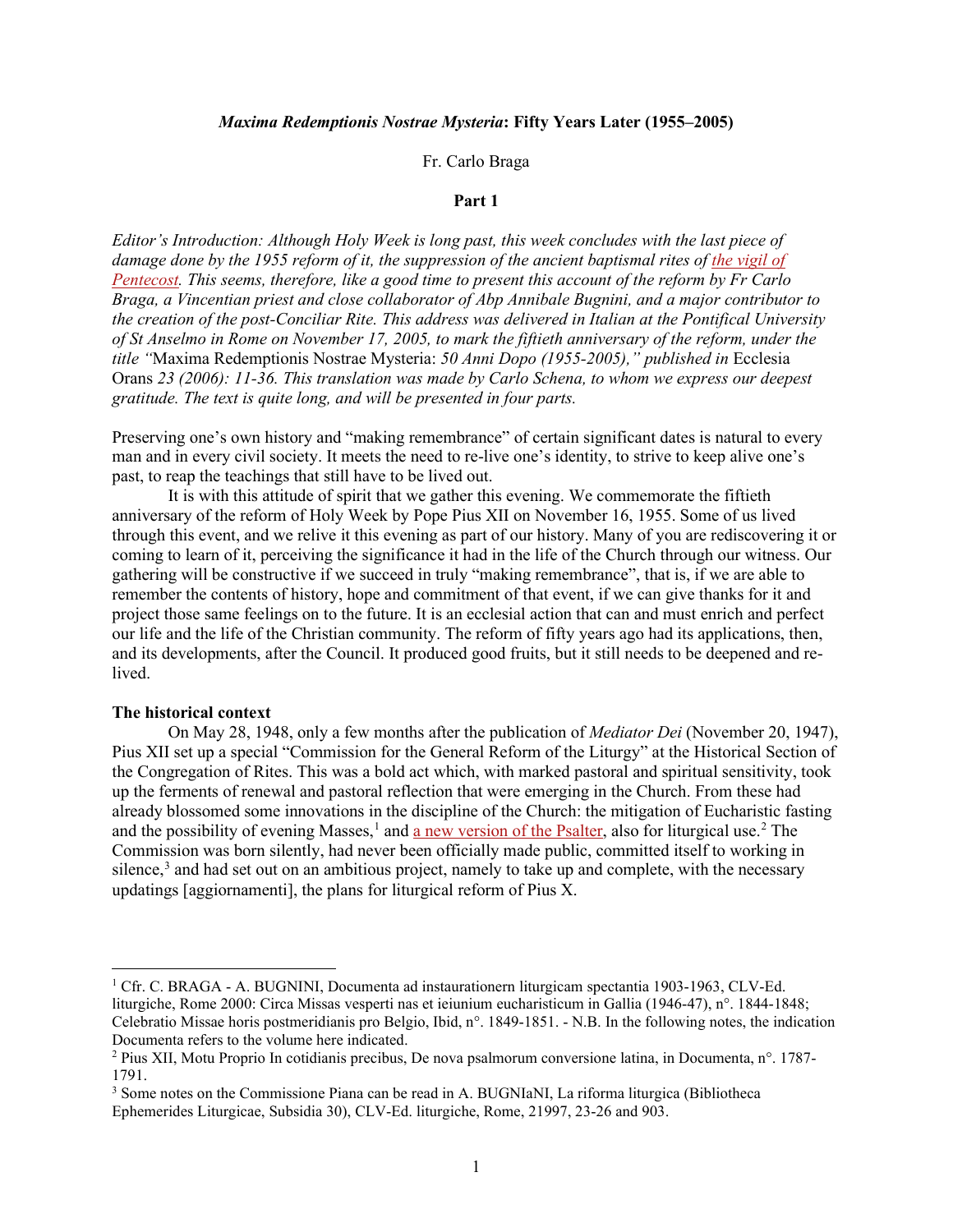Its first appearance occurred on February 9, 1951, with the publication of the decree *Dominicae*  Resurrectionis,<sup>[4](#page-1-0)</sup> which proposed *ad experimentum* the night-time celebration of the Easter Vigil. It was a sensational and significant act: it made the existence of the Commission public, and outlined the criteria that would guide the liturgical reform. This renewal would not limit itself to a mere touching up of existing rubrics and laws, or to a simplification of some minor detail. It began by striking at the very heart of the liturgy: the celebration of the "mother of all vigils", the central part of the Paschal Mystery.

It seemed as if Pius XII had wished for this in Mediator Dei: "Since (the) bitter sufferings (of Christ) constitute the principal mystery from which our salvation comes, it is in accordance with the requirements of the Catholic faith to place this in its fullest light, since it is like the center of divine worship; indeed, the Eucharistic sacrifice is its daily representation and renewal, and all the sacred minds are closely linked to the cross."<sup>[5](#page-1-1)</sup> The outcomes exceeded expectations, and answered the emerging spirit of anticipation. The first celebration of the restored vigil (March 25, 1951) heightened the expectation and desire for reform of all the rites of the Easter triduum of the "dead, buried and risen" Christ, that is, the revision of the Paschal Triduum and of the entire Holy Week. (*Editor's note: Here we can only note in passing that nothing was actually "restored" about the Easter vigil in 1951, since one cannot restore that which never existed. [The Easter vigil was never a night-time celebration in antiquity,](https://www.newliturgicalmovement.org/2020/05/bad-scholarship-on-easter-vigil.html) although this was mistakenly believed to be the case at the time.*)

These hopes were also bolstered by the multiplying innovations brought forth by the central authority of the Church: the renewal of the permission to celebrate the Easter Vigil (initially for three years, then for a fourth),<sup>6</sup> the new discipline for the Eucharistic fast and evening Masses (1953),<sup>[7](#page-1-3)</sup> the simplification of the rubrics of the Missal and the Breviary  $(1955)$ ,<sup>[8](#page-1-4)</sup> the numerous concessions for bilingual rituals (from 1947 onwards) and for the faculty of proclaiming the readings in the vernacular (from 1955 onwards), albeit after the proclamation in Latin. The long awaited reform of the rites of Holy Week, however, was always in the forefront. In their reports on the celebration of the Easter Vigil, the bishops called for its fulfilment. A few examples: Card. Lienart: "We express our wish that other celebrations, such as those of Palm Sunday and of Good Friday, be restored in the same liturgical and pastoral spirit". Card. Roncalli voiced the same hope, even outlining a comprehensive picture of the different reforms in the Holy Week celebrations.<sup>[9](#page-1-5)</sup>

The liturgists, too, were insisting on this point in international congresses held in those years. The Congress of Pastoral Liturgy of Lugano (September 14-18, 1953) stated, "Precious fruits have derived from the Easter Vigil, very appropriately restored by the Supreme Pontiff Pius XII. Let all the celebrations of Holy Week be reformed in like manner, in accordance with the pastoral solicitude of the Holy See."<sup>[10](#page-1-6)</sup>

Thus the reform of the entire Holy Week did not come as suddenly as the reform of the Easter Vigil. It was the completion of an already started and much appreciated work. The reform of the Holy Week and that of the Easter Vigil cannot be separated: they constitute an *unicum* that must be read in terms of integration and logical development. The ritual, pastoral and spiritual experience stemming from

<span id="page-1-0"></span><sup>4</sup> SACRA CONGREGATIO RITUUM, Decretum Dominicae Resurrectionis, in Documenta, no. 2314-2316. Alongside the Decree, the Ordo of the Easter Vigil of 1951 is also given (n°. 2317-2356). In n° 2363-2443 we find the Decree for the prorogation of the Easter Vigil, the Ordinationes and the second edition of the Ordo for the Easter Vigil published in 1952.

<span id="page-1-1"></span><sup>5</sup> Pius XII, Encyclical Mediator Dei. Cfr. Documenta, n° 2033.

<span id="page-1-2"></span><sup>&</sup>lt;sup>6</sup> Cfr. the Decrees of the Congregation for Rites in Documenta, nos. 2366, 2590.

<span id="page-1-3"></span><sup>7</sup> Pius XII, Motu Proprio Christus Dominus (6 January 1953) and the annexed Instruction of the Holy Office in Documenta, nos. 2469-2520.

<span id="page-1-4"></span><sup>8</sup> SACRA CONGREGATIO RITUUM, Decretum De rubricis ad simpliciorem for mam redigendis (23 March 1955), in Documenta, nos. 2593-2649.

<span id="page-1-5"></span><sup>9</sup> The two quotations are taken from MEMORIA De instauratione liturgica Maioris Hebdomadae (24 and 45). Cfr. note 13.

<span id="page-1-6"></span> $10$  Partecipazione attiva alla liturgia. Acts of the Third International Conference on Liturgical Studies, Lugano 14-18 September 1953, Centro di liturgia e pastorale, Lugano 1953, 38 (Latin text), 237 (Italian text).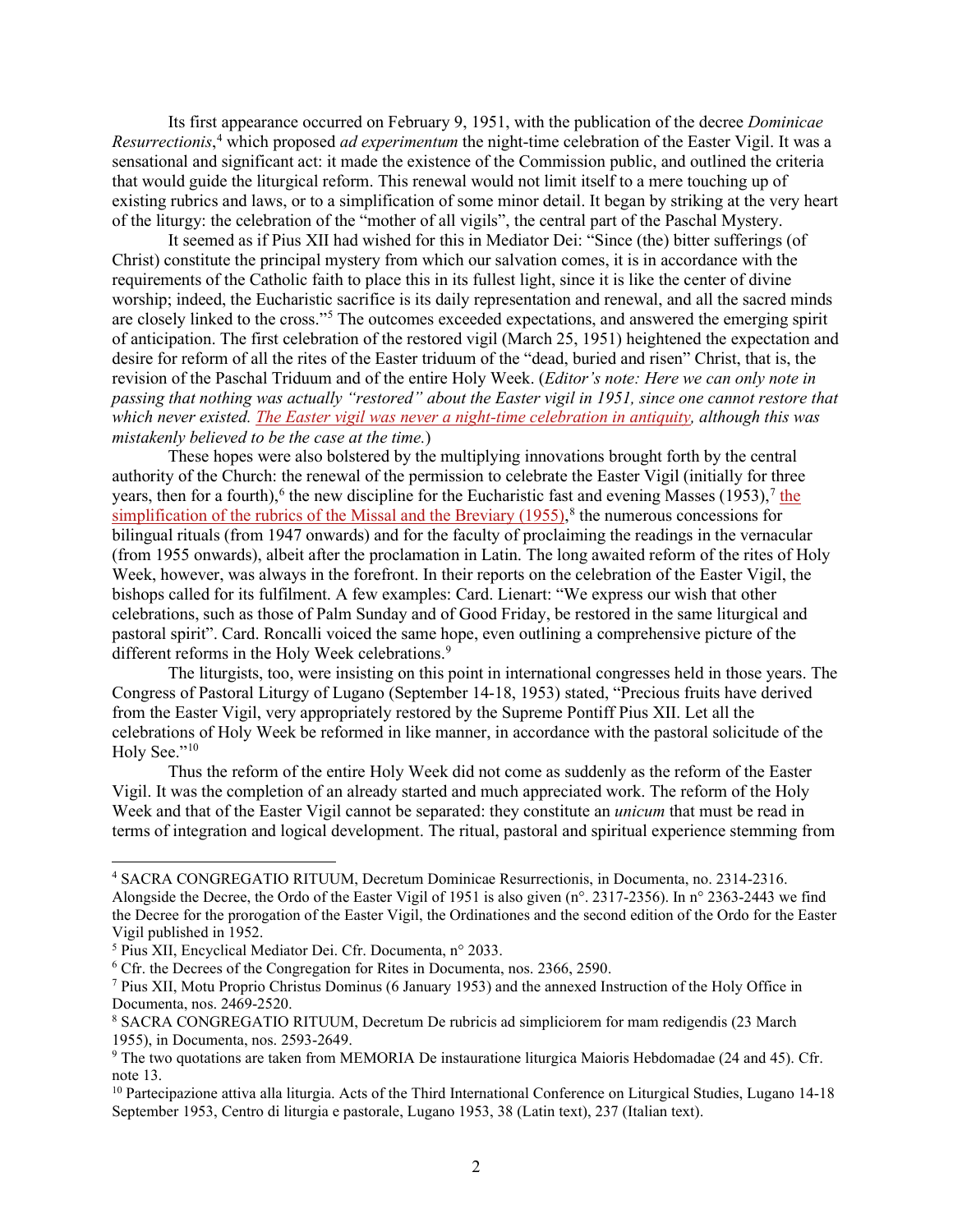the reform of the Easter Vigil provides the foundation for the ritual, pastoral and spiritual principles of the reform of the entire Holy Week. And it was, we might say, providential that the reform of the Easter Vigil was published first, and that it was *ad experimentum* and optional for four years. This made it possible to gather and evaluate the reactions and to refine the working method.

# **The history of the reform of Holy Week**

Sixteen sessions of the work of the Pian Commission, from January 1950 to November 1955, were devoted to the study of the reform of Holy Week.<sup>[11](#page-2-0)</sup>

An initial overview was carried out on January 27, 1950. This was only a general outline of the reform of Holy Week proposed in nos. 60-74 of the *Memoria*. [12](#page-2-1) In principle, all the proposals were accepted.

The first reform to be approved was that of the Easter Vigil (January 23, 1951), announced shortly before Easter, on February 9, with Easter on March 25.

The issue of Holy Week came back to the Commission on October 18, 1952. Between October and December the new celebrations for Maundy Thursday were defined, and in the first sessions of 1953, those of Good Friday. Notably, the reintroduction of Holy Communion on Good Friday was approved, a decision confirmed by the Pope the following August.

The revision of Palm Sunday was examined in May 1954.

A rather lengthy break followed, as the Pope had asked for the whole issue of Holy Week to be examined by the cardinals at an ordinary meeting of the Congregation of Rites. An illustrative *Positio* had to be prepared.[13](#page-2-2) The ordinary congregation of the Cardinals, held on July 19, 1955, ratified the decisions and the achievements of the Commission.

The Decree promulgating the reform of Holy Week and the pastoral guidelines to help priests understand and organize the celebrations properly were approved between the end of October and the beginning of November 1955. The Decree of Approval was published on November 16.[14](#page-2-3) The volume of the Ordo includes the decree of approval, dated November 30, 1955.[15](#page-2-4) It hit the shelves on January 4 1956. Easter fell on April 1.

At the beginning of February 1957, some *Ordinationes* et *Declarationes* completed and corrected, with regard to some details, the dispositions of 1955.<sup>[16](#page-2-5)</sup>

The session which brought the greatest relief was, without doubt, that of April 6, 1956, when "His Eminence shares the new that several bishops have written to you on the excellent success of the restored Holy Week."

<span id="page-2-0"></span> $11$  The various passages are documented in the Acts of the Commission, as reported by N. GIAMPIETRO in his work Il Card. Ferdinando Antonelli e gli sviluppi della riforma liturgica dal 1948 al 1970 (Studia anselmiana 121, Analecta liturgica 21), Studia anselmiana, Roma 1998, 274-388. Here I will limit myself to the essential points. <sup>12</sup> Cfr. C. BRAGA, La riforma liturgica di Pio XII, Documenti 1: La "Memoria" sulla riforma liturgica (Bibliotheca Ephemerides Liturgicae, Subsidia 128), CLV-Ed. liturgiche, Roma 2003, 58-76.

<span id="page-2-2"></span><span id="page-2-1"></span><sup>&</sup>lt;sup>13</sup> SACRA RITUUM CONGREGATIO. Sectio historica (no. 90). De instau-ratione liturgica Maioris Hebdomadae, Positio. Typis polyglottis vaticanis, Vatican City 1954, 1 vol. in 4°, 110 pp. The volume contains: 8 pages of general introduction on the liturgical reform; a first chapter of 30 pages, dedicated to the reform of the Easter Vigil (criteria followed in the reform, successes and difficulties encountered); a second chapter of 18 pages, in which the reasons, the problems and the proposed solutions for the reform of Holy Week are presented. It concludes with a long Appendix of 40 pages, with the main positive and negative reports sent by the bishops to the Congregation with regard to the celebration of the Easter Vigil.

<span id="page-2-3"></span><sup>14</sup> SACRA RITUUM CONGREGATIO, Decree Maxime Redemptionis nostrae mysteria (16 November 1955) with the Instructio, in Documenta, n° 2661-2713.

<span id="page-2-5"></span><span id="page-2-4"></span><sup>15</sup> SACRA RITUUM CONGREGATIO, Decree of publication and text of the Ordo, in Documenta, n° 2714-2932 <sup>16</sup> SACRA RITUUM CONGREGATIO, Ordinationes et Declarationes circa Ordinem Hebdomadae Sanctae instauratum, 1 February 1957, in Documenta, no. 3027- 3051. The text of the second edition of the Ordo is not given.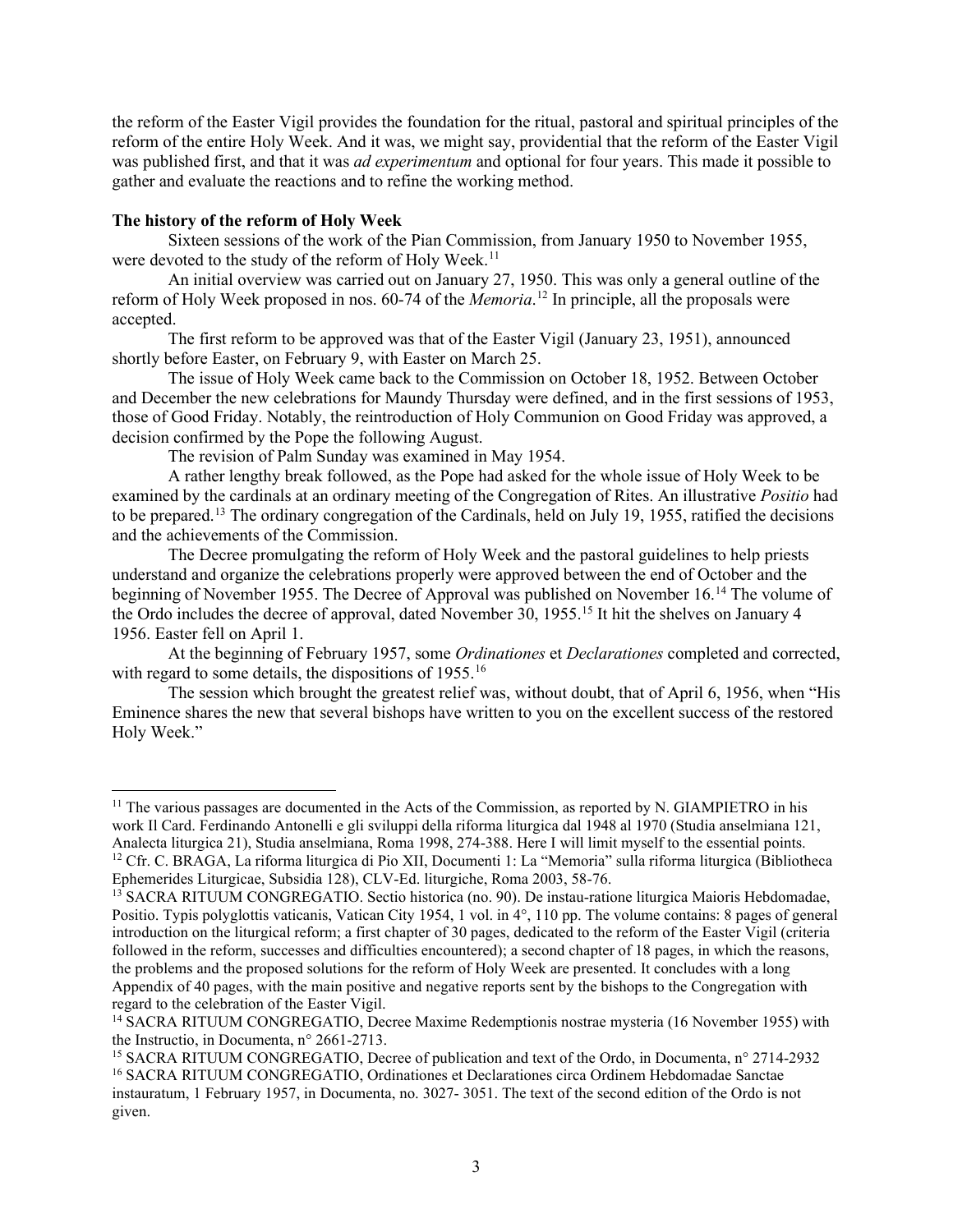This was a rather long and complex journey. There were delays in the discussion of the problems. The Commission got involved, at the same time, in a number of issues related to other areas of the reform. But, as with all Commissions, time was needed between one session and the other, so that ideas could mature and discrepancies could reach a natural settlement in an undisputed and unanimous consensus.

#### **Why a reform of Holy Week?**

Confronted with such a demanding and difficult work, we may ask ourselves: why was this reform sought? What was desired? Let us briefly review some of these reasons and some of these hopes.

1. The first reason is offered by the opening words of the decree of promulgation: *Maxima Redemptionis nostrae mysteria*. They echo the words of Pius XII in *Mediator Dei*, which I quoted at the very beginning: the mystery of the Lord's Passion and Resurrection is the principal mystery from which our salvation comes; it is the center of divine worship; it lies at the heart of the whole liturgical year, prepared by the sacred season of Lent, extended in the joy of the fifty days of Easter, and relived every eighth day. Making participation in the rites of the central day of the liturgical year more comprehensible and easier meant to enliven the celebration of the weekly recurrence.

This title doesn't actually originate from a liturgical formulary, despite the numerous terms that refer to it: *sacra, beata, gloriosa, divina mysteria, dominicae passionis mysteria, redemptionis nostrae sacrosancta commercia*, etc. It comes very close to, and perhaps was inspired by, an expression in the introduction to the *Memoriale rituum* published by Benedict XIII: "Praestantiora nostrae redemptionis mysteria". The "praestantiora" comes from the fact that the *Memoriale* covers not only the Easter rites but also others, namely the 2nd of February and Ash Wednesday—important rites, but not as much as the Easter rites.

2. Holy Week is, in its ritual and euchological elements, the fruit of the work of many generations, a masterpiece which constitutes the most precious part of the entire liturgical heritage. However, over the long centuries of its history, some valid elements had been lost, others had crept in which were less in keeping with the nature of the Liturgy, others had become less appropriate, others were no longer able to foster the full participation of the faithful. From time to time, masterpieces – and our Holy Week as well – need a little retouching or even some restoration; a risky task, but one that must be tackled with courage. What is necessary is to have the right means at hand.

# **Part 2**

*Editor's Introduction: We continue with the second part of this address by Fr Carlo Braga CM, given in 2005 to mark the 50th anniversary of the 1955 reform of Holy Week, in a translation by Mr Carlo Schena. In 1956, Fr Braga, together with his confrere Fr Bugnini, published a commentary on the then-new Holy Week reform in the* Ephemerides Liturgicae*, the Vatican's official liturgical bulletin, to which Braga was a regular contributor. It is a breath-takingly dishonest piece of work, in that it offers vast quantities of verbiage about about relatively minor changes, while saying little or nothing about much more substantial ones that radically break with the tradition of the Roman Rite. Fifty years later, the policy is much the same. In this section, Fr Braga offers a great many glittering generalities about "participation" and "being pastoral", but has almost nothing to say about how the reforms in and of themselves are pastoral and bring about participation. This will continue in the next part, his treatment of the individual days of Holy Week.* 

3. The first item to be addressed in the reform process was the recovery of the *veritas horarum*, i.e. the historical correspondence between the moments of the celebration and the historical events recalled: the Lord's Supper towards the evening of Thursday, the death on the afternoon of Friday, the resurrection at the end of the night between Saturday and Sunday. (*As I noted in a link yesterday, [this is](https://www.newliturgicalmovement.org/2020/05/bad-scholarship-on-easter-vigil.html)  [an historical falsehood](https://www.newliturgicalmovement.org/2020/05/bad-scholarship-on-easter-vigil.html)*.) In ancient times, this correspondence had existed. But in the Middle Ages, for various reasons, mainly for convenience, the celebrations were brought forward to the morning hours, as in the case of the other feast days. This resulted in displacements which, though accepted in other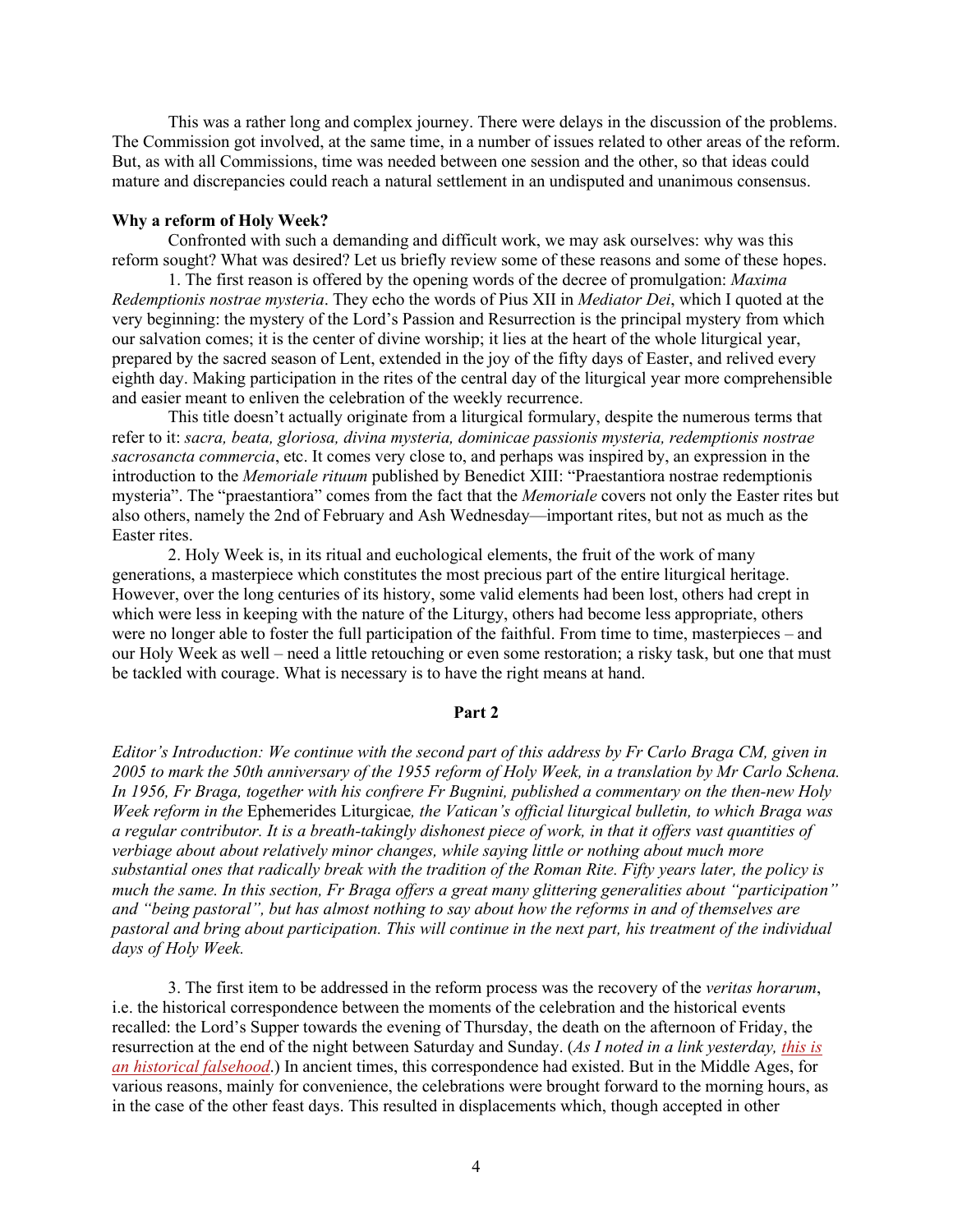historical periods when participation in the liturgy had become a formality, caused genuine difficulties for the sensitivity and the spirituality produced by the liturgical movement. This was particularly evident in the morning celebration of the Easter Vigil, with its blessing of the fire for the new light and the many references to the blessed night, carried out while the sun was shining. The joyful ringing of the bells in the middle of the morning or at noon of Saturday marked the end of the Lenten fasting and made the spirit of anticipation for the Resurrection vanish completely.

4. The recovery of the *veritas horarum* was also meant to foster the participation of the whole Christian community in the liturgical action. We are reminded of the celebration of the sacred Triduum rites in deserted churches, with just a handful of people present. Up until the seventeenth century, the days of the Easter Triduum were also mandatory under civil law. It was therefore easy for the community to join in the celebrations on each individual day. However, due to the changed social circumstances, Urban VIII was forced to remove the days of the holy Triduum from the list of holy days of obligation in 1642. Yet in that time and age, it was unthinkable to re-establish the truth of the times in order to provide the faithful with timetables that would allow for a communal participation in the celebrations of these holy days. The pace of work prevailed over spiritual values.

5. To these motivations had to be added, and that with the utmost priority, the pastoral concern for a conscious and active participation of the Christian community. An archaeological reconstruction intended for mere aesthetic purposes or the restauration of ancient forms was not enough. Recovering a few lost elements, preserving parts from the past that were still valid, and introducing something new that could complete the framework of tradition: all these things had to be guided by the pastoral principle of the participation of the Christian community, whose members had to become once again, each to his own degree, the true actors of the celebration and derive from it more abundant fruits of sanctification. This is what the faithful were asking for, particularly those who were more sensitive to the new spirituality that was manifesting itself and fostering the renewal [of Christian life].<sup>[17](#page-4-0)</sup>

6. The Commission embraced the earnest aspirations of the People of God and, in tackling the most delicate part of its work, namely the reform of the heart of the liturgical year, showed how a true revision of the liturgy could be achieved in full and scrupulous fidelity to the best liturgical traditions.

What was not psychologically and spiritually possible at the time of Pius V and Urban VIII because of tradition, insufficient spiritual and theological formation, and lack of knowledge of the liturgical sources, was however possible at the time of Pius XII.

The Church was now open to the ferments of renewal and to the new aspirations of society, showing understanding and courage in the face of the challenges of new times. The mindset of the Christian communities was not only willing to accept the reforms, but even demanded them, confident of the spiritual results they would bring. On a scientific level, the Commission had all the necessary technical means at its disposal. The historical, textual and rubrical sources were now at hand, in critical editions drafted with reliable scientific criteria. The past could be read and assessed; it could be clarified and compared with the new realities. The journey of the reform would be neither easy nor quick, but it was possible, and the passion and good will of the scholars [involved] would make it possible. Possibly the authors of the critical editions had dreamed of such a courageous initiative, but had to be content with hope. To see its completion was something reserved for us.

The reform was greeted with very favourable comments. In this sense, the bibliography of liturgical journals is significant. For many of them, it was not possible to publish the document itself or presentations and comments in the last issue of 1955. But the first issues of 1956 were dedicated to

<span id="page-4-0"></span><sup>&</sup>lt;sup>17</sup> After the reform of the Easter Vigil, the reform of the Holy Triduum became the subject of many conferences. This is evidenced by a lecture given by Fr. G. LOEW at the Theological Week in Linz (July 1953) entitled "La riforma liturgica del Triduum sacrum" and published in the Rivista Liturgica 41 (1954) 118-130. Of course, Fr Loew's position in the Commissione Piana allowed him to disclose many details in advance, even though he claimed to be speaking on a personal capacity.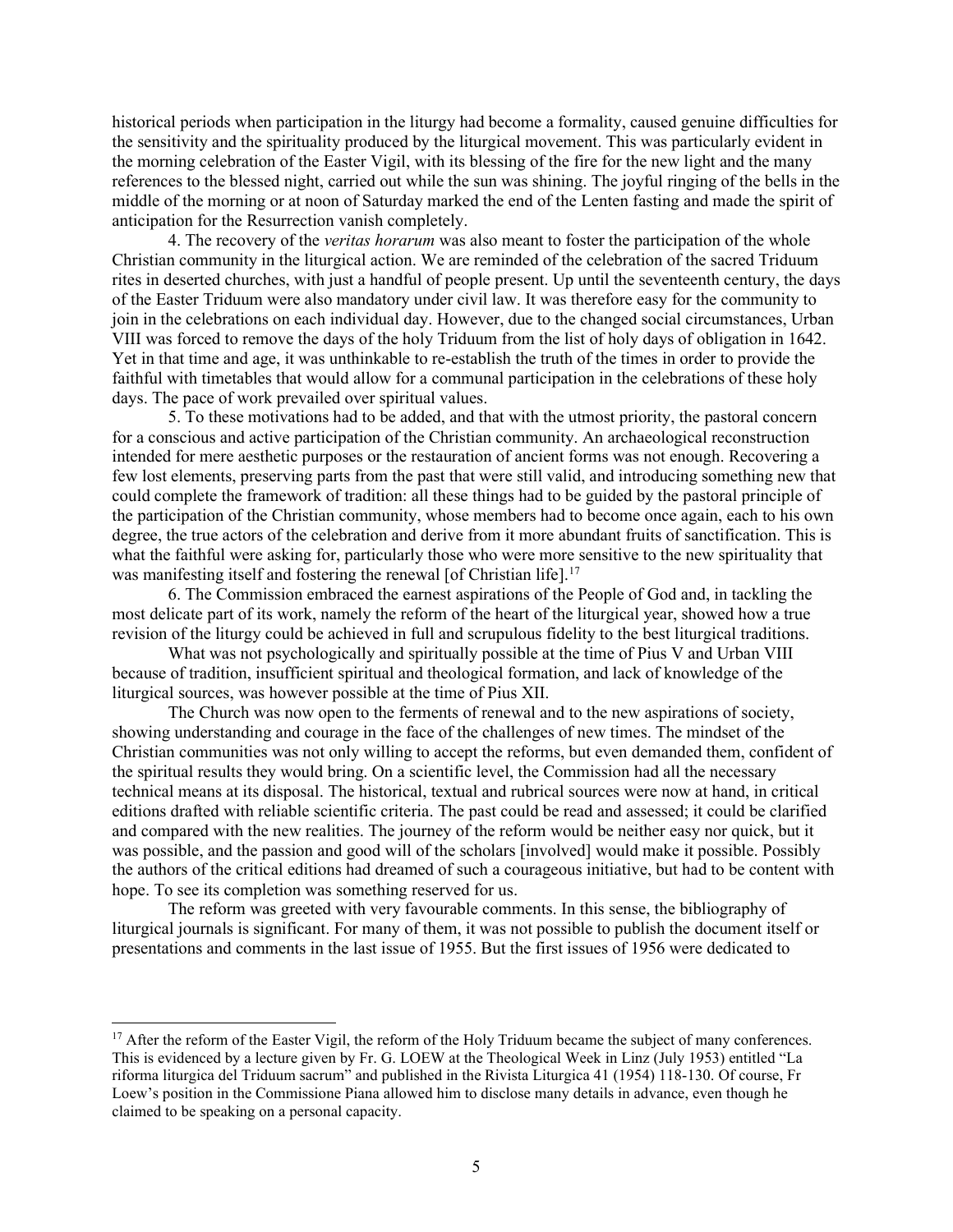preparing the renewed Easter celebrations and all through the year there was a great number of scholarly and pastoral articles.<sup>[18](#page-5-0)</sup> Some magazines devoted special monographic issues to the subject.<sup>19</sup>

I have spoken of liturgical journals. A few journals, then widespread among the clergy, both at the end of 1955 and during 1956, gave no space to the question of the new celebrations. The concept of liturgical pastoral ministry had not yet come to animate the general pastoral approach. Times had yet to mature, by means of experience of the celebrations.

# **The changes in the new Ordo**

Let us take a closer look at the changes that the new Ordo has brought into the Roman liturgy. We mentioned that this is not an archaeological effort. However, it could not disregard historical data to evaluate and choose its innovations. We will have to do likewise in our presentation: in order to appreciate the value of certain solutions, we will need to retrace the historical development and the ritual evolutions.[20](#page-5-2)

**1. The method of publication** is the first innovative element to be found upon opening this liturgical book. The Decree, a juridical document, includes the entire normative (*i.e. rubrical*) section; in addition, however, we find a pastoral guide, designed to help both priests and the faithful understand and celebrate the new rites. Such a procedure had not been followed even for the promulgation of the reformed Easter Vigil.

The purpose of the Instruction is clearly expressed at the very outset: "Whereas the purpose of the new Ordo of Holy Week is to enable the faithful to participate more devoutly and fruitfully in the venerable liturgy of these days ... it is of great importance that this salutary end be fully achieved." The means of doing so was to be the knowledge and implementation of the Instruction itself. Through it "the transition to the new dispositions is made easier, and the faithful, from their lively participation in the sacred rites, will certainly draw more abundant fruits".

The Instruction is not a pious exhortation; it is not optional. Its knowledge and application are required: "All those concerned should strive to know and observe the following Instruction" (the Latin text is stronger: "huius Instructionis cognitio et observantia iniungitur.")

In particular, the bishops are called upon to prepare the priests in the knowledge of the new Ordo, not only from a ritual viewpoint, but also in its liturgical and pastoral sense. Priests are also reminded of their duty to ensure that "the faithful, during Lent, are suitably instructed so that they may properly understand the new Ordo of the Holy Week, in order to partake with understanding and devotion in the sacred celebrations."

This pastoral exhortation remains valid even for today: Lenten catechesis should aim to prepare the faithful for the Easter celebrations and to grasp all the implications of these celebrations for the life of the believer.

<span id="page-5-0"></span> $18$  The Rivista liturgica published the text of the documents in the last issue of vol. 42 (1955), with a short note of presentation by Mgr. Carlo Rossi, President of CAL (233-246). In vol. 43 (1956). the Rivista published P.G. LOEW, "La Settimana Santa restaurata e la pastorale liturgica" (79-92), by D. BALBONI, " Teologia ed ascetica nell'Ordo Instauratus Hebdomadae Sanctae" (93-105) and L. ROVIGATTI, " Esperienze e suggerimenti della prima celebrazione della Settimana Santa restaurata" (106-117).

<span id="page-5-1"></span><sup>&</sup>lt;sup>19</sup> I shall just mention two extensive commentaries published in 1956. The first can be found in Ephemerides Liturgicae 70, fasc. 2-3, edited by A. BUGNINI - C. BRAGA (81-228). It has a historical and pastoral character. This text was published in a separate volume with the title Ordo Hebdomadae Sanctae instauratus (Bibliotheca Ephemerides Liturgicae, Sectio historica 25), published by the Edizioni liturgiche, Rome 1956, 174 pp. The second commentary is that of Maison-Dieu n. 45 (1/1956), rather pastoral in character, with studies by L. BEAUDUIN, P.- M. GY, P. JOUNEL, P. DONCOEUR, L. BOUYER, E. VIALE, B. CAPELLE, I.-H. DALMAIS.

<span id="page-5-2"></span><sup>&</sup>lt;sup>20</sup> The nature of this essay does not allow me to offer detailed documentation for the historical part that will be recalled. I apologise and refer you to the study of which I was the author together with Fr Bugnini, as mentioned in the previous note.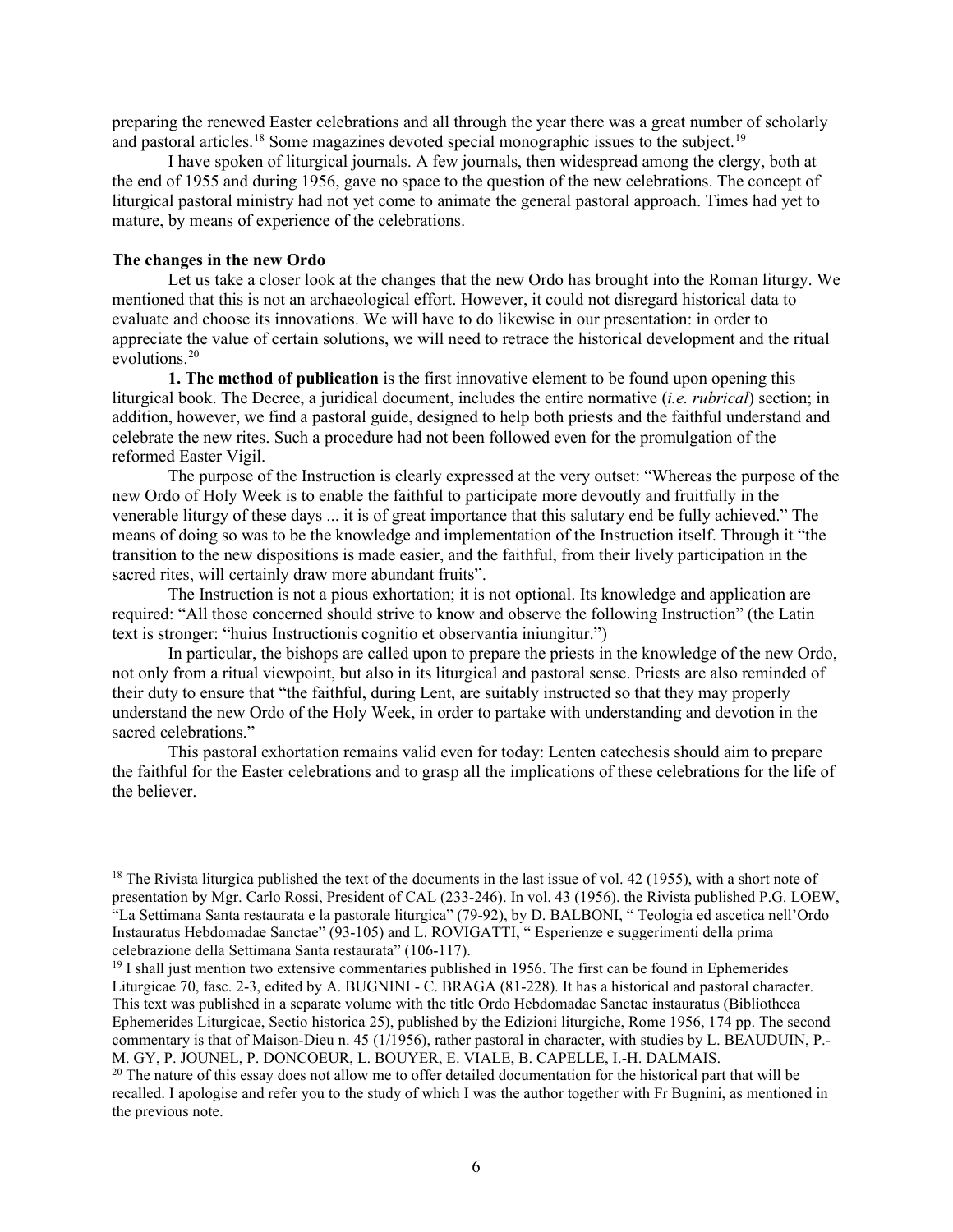This idea of a pastoral and spiritual Instruction for participation in liturgical celebrations proved to be a positive one. It served as a guide for new documents and new liturgical books; it would be applied and expanded in the Praenotanda of the books of the conciliar reform.

#### **2. Some indications for all of Holy Week**

Before going into a detailed examination of the reform of the individual days, it is worth pausing briefly to examine some norms concerning Holy Week as a whole.

a) **Form of the celebration**. In nos. 1 and 2 of the Ordinationes of February 1, 1957, two forms of celebration are envisaged: a so-called "solemn" one for churches where a sufficient number of sacred ministers is available; another referred to as a "simple rite" for churches where there are no sacred ministers. The principle had already been formulated and tested in the second edition of the Ordo of the Easter Vigil, in 1952. The liturgical book shows the norms for the two forms of celebration together: those for the solemn rite in round type, those for the simple rite in italics. The two forms are intended to ensure a dignified celebration, not just where there is an abundance of ministers and means, but also in places with fewer human and material resources. The one condition "absolutely required in order to be able to use the simple rite" is the accurate preparation of the celebrant, the ministers and the various material items – thus the necessary adaptations are provided in order to avoid unbecoming improvisations. This is a wise rule, part of the economy of the dignity of the sacred action.

The novelty lies in the fact that the prescriptions for the two rites are systematically included together in the same liturgical book. Formerly, Benedict XIII had a *Memoriale rituum* published in 1724, i.e. a simple ceremonial for the parish churches of Rome, which Pius VII extended to all dioceses in 1821, to be used at the bishop's discretion. This reduced ceremonial remained in use until the reforms of Pius XII. It inspired the rubrics of the Ordo. And since there are still many churches that have no abundance of clergy, on February 5, 1957, the Congregation of Rites published a very detailed *Ritus simplex Ordinis Hebdomadae Sanctae instaurati*, intended to replace the *Memoriale* of Benedict XIII. As a sort of completion, ten days later (February15, 1957) it also published a *Ritus pontificalis* for the same Ordo, replacing the corresponding chapters of the *Cerimoniale* of bishops.

But n. 3 of the Declarationes goes even further. In order to enrich the celebrations according to the simple rite, it provides that, where there is another priest or deacon, these may "suitably fulfil the part of the deacon", with no need for the parallel figure of the subdeacon. This form was already known in the monastic rites. An interesting possibility, as it opens the way to what the *Institutio generalis* of the Missal of Paul VI will refer to as the *Missa cum diacono*.

b) **Forms of participation.** - According to the Ordo, the presence of the Christian community at the Easter celebrations must express itself in the fullness of forms required by the rites. It must be attentive, conscious, active, and full.

Attention must be ensured by the prior knowledge of the rite achieved through the Lenten catechesis offered by the priests, which in turn presupposes their own preparation. Active participation should implement both the general norms and those specific to certain moments of these celebrations. The visibility of particular gestures of the celebration, detached from the altar and carried out by the sacred ministers while facing the people, is also of significance and influence. Full participation must be ensured by sacramental participation: hence the indication to arrange for the celebration of Confession at opportune times, even before Holy Week.

Among the many details that should have encouraged active participation, I shall dwell briefly on a rubric concerning the listening to the word of God: "(Lectiones) leguntur a lectore.... Celebrans et ministri, clerus et populus sedentes auscultant". It is normal to listen to a reading while sitting down. The new and most important part refers to the celebrant: he is no longer obliged to read personally, as if he were abstracting himself from the community, what is proclaimed for the whole assembly. This rubric was already in the Ordo of the Easter Vigil. The *Instructio* of 1955 takes it up and specifies that "…the celebrant omits what the deacon, the subdeacon and the reader sing or read" (No. 6). With the Codex rubricarum (no. 473) of John XXIII and the 1962 edition of the Missal, this became a general norm for all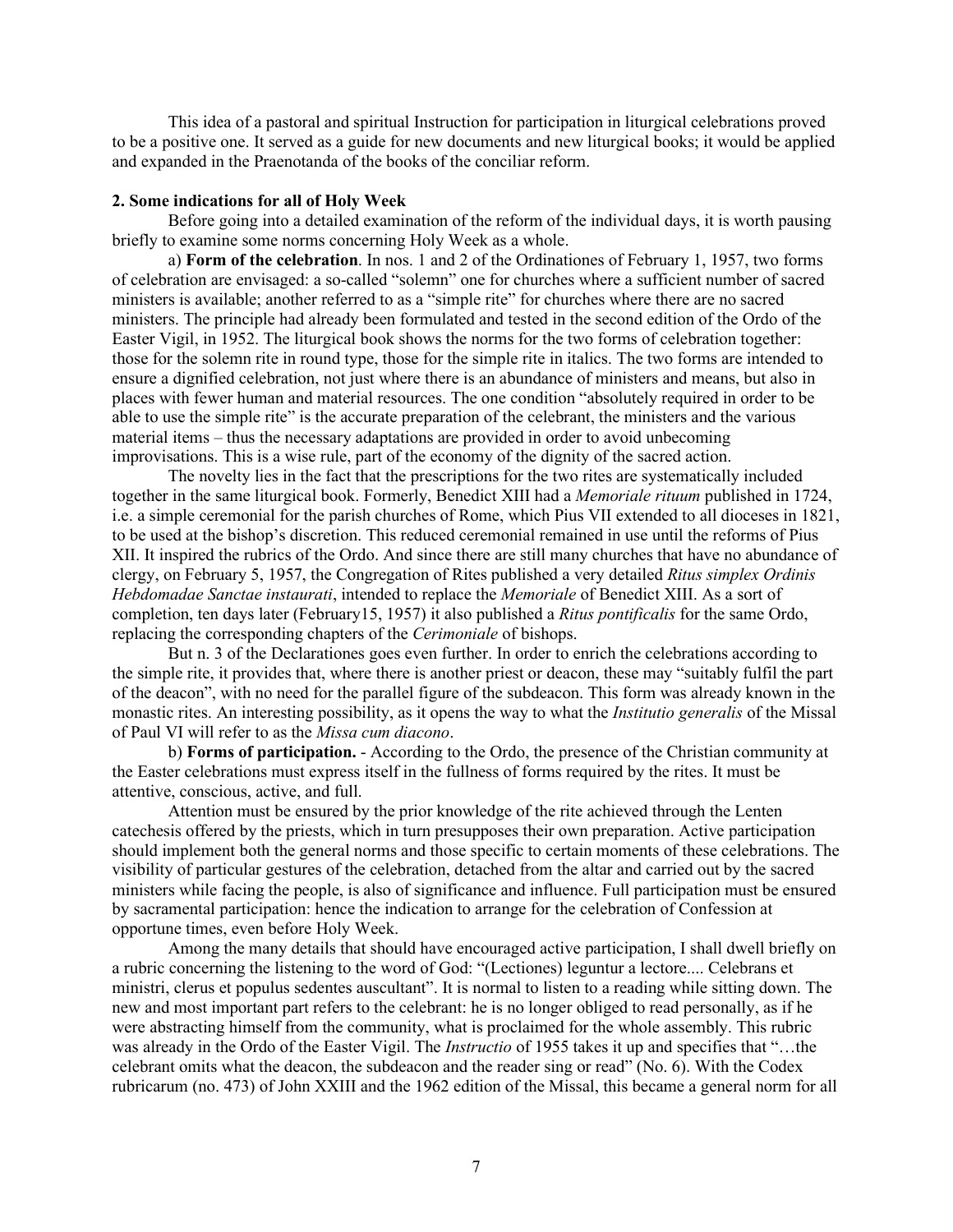celebrations. A new style of celebration was gradually emerging. Unfortunately, the effectiveness of this new norm lost much of its value as the readings were not allowed to be in the vernacular.

There is a minor inconsistency: the rule has no corresponding application, as would be logical, for the sung parts. It is only on Good Friday that it is said that, while the "sic dicta improperia" are being sung, "celebrans, ministri sacri et ministrantes, ceterique omnes qui adorationem sanctae crucis peregerunt, sedentes auscultant". No reason is given for this particularity.

# **Part 3**

*Editor's Introduction: We continue with the third part of this address by Fr Carlo Braga CM, given in 2005 to mark the 50th anniversary of the 1955 reform of Holy Week, in a translation by Mr Carlo Schena. Here he begins to discuss the reforms of the individual celebrations. In order to keep each of the four parts to a roughly equal and manageable length, this breaks off after the discussion of the solemn prayers of Good Friday.* 

**3. Palm Sunday.** This was the medieval name for this Sunday. It emphasized the most conspicuous element of the day's liturgy: the blessing of the palms and the procession in honor of Christ the Redeemer.

In the Roman sacramentaries, we find a richer denomination. The reference to the palms is associated with the memory of the Passion: Dominica in palmis. In passione Domini. This is a clear reference to the nature of the week which this Sunday begins. The main feature in the liturgy of Rome was the reading of the Passion. Leo the Great used to illuminate it with his discourses.

The origin of the celebration goes back at least to the second half of the 4th century: Egeria mentions it in her travel diary, when describing the celebration in Jerusalem. At mid-afternoon, the Christian community gathered on the Mount of Olives and thence descended in procession to the Anastasis, where the celebration would conclude in the evening with the celebration of the lucernarium and the veneration of the cross.

In the West, the celebration of the palms was already present in the seventh century and was gradually enriched by elements also deriving from the sacred dramas. Characteristic were the dramatized singing of Theodolf's hymn, *Gloria, laus*, which was first sung at the city gate and then moved to the church door, and the knocking on the door asking it to be opened to welcome the king of glory.

The Middle Ages introduced two innovations that, to some extent, changed the significance of the celebration's elements.

The most noticeable change involved the blessing of the palms. Following the customs of the time, a kind of "Missa sicca" was created, which was preserved up to the Missal of Pius V. (*This is an historical falsehood; the blessing of the Palms is unique in being structured like a Mass.*) It comprised an Introit, a Collect, two readings, an oration to replace the Super Oblata, and the singing of a Preface and a Sanctus. The blessing of the branches followed (with as many as eight prayers, conceived to be interchangeable according to the quality of the branches to be blessed). Then came the distribution of the blessed branches and the conclusion with a prayer to sum up. Then the procession would start (most of the times confined within the church) and, upon returning to the altar, after the procession's concluding prayer – which broke the unity of the celebration – the Mass ensued, starting again with the singing of the Introit. The Mass included the reading of the Passion according to Matthew.

The solemnity of the blessing endowed the palms with an autonomous "sacramental" value and made them a blessed element in their own right, a sacred, protective object, to be carried in the homes and fields, and made them lose their true relationship with the procession.

The rite was really burdensome, particularly because of the anticipated and undue repetition of parts of the Mass and the multiplication of the blessing formulas. A simplification was rightly called for. The new Ordo preserves the essential lines: an opening hymn, the blessing with a single oration (the last one in the Missal of Pius V), the distribution of the branches, the reading of the Gospel of the Entrance into Jerusalem, to explain the meaning of the procession, the procession itself and then the Mass.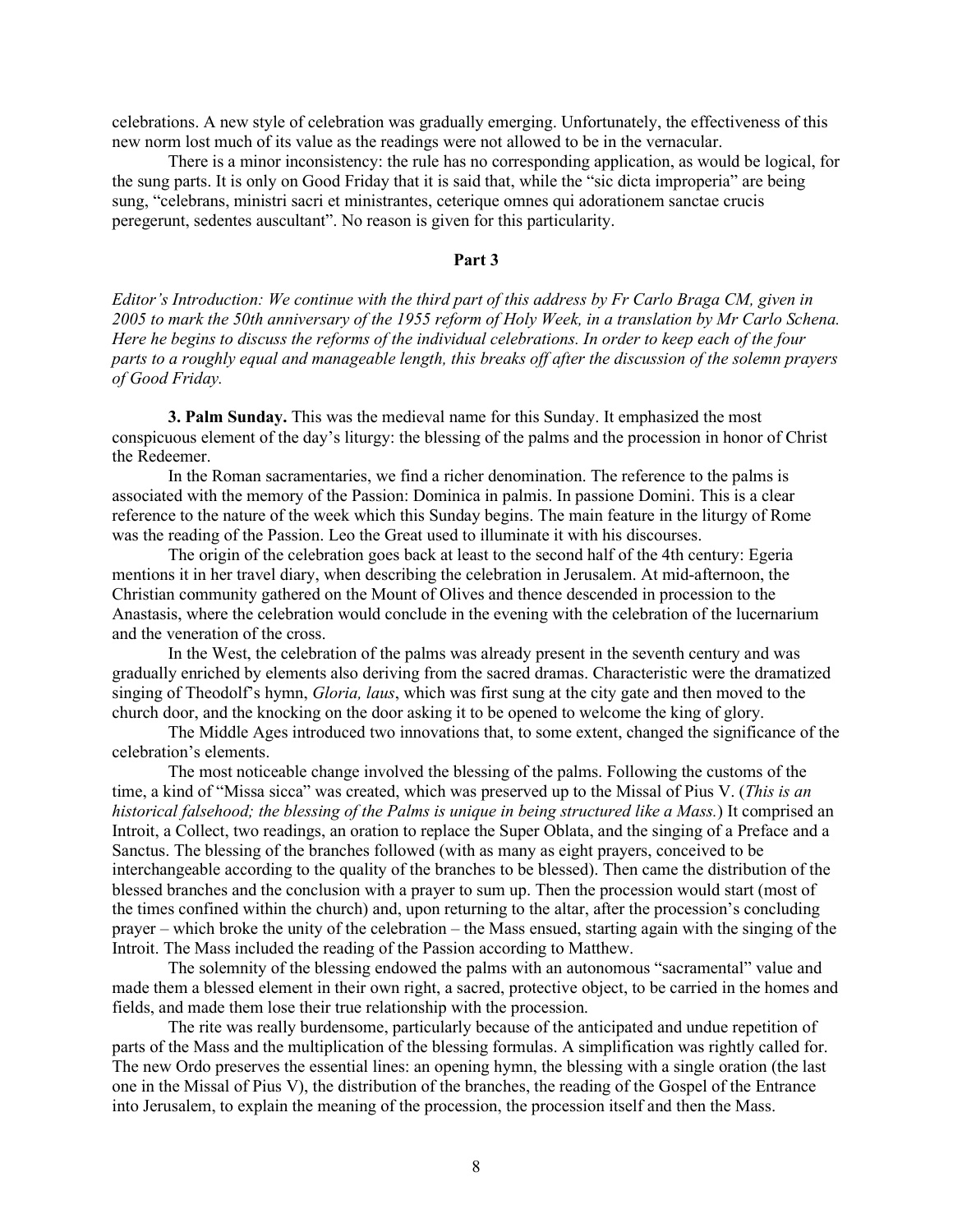The emphasis is on the procession: it is linked to the principal Mass, thus gathering a considerable number of faithful; it must be done outside the church; it is to be an expression of faith through the singing, even of popular hymns, to Christ the Redeemer.

This is reinforced by the color of the vestments (red for the whole celebration), a sign of royalty and of festivity. The one element that is a little off in the new Ordo is the concluding prayer of the procession, which breaks the unity of the celebration. (In 1956, this element was described by Braga himself, writing together with Fr Bugnini, as a "restoration" of the most authentic Roman tradition, and then suppressed in 1969.) This was perhaps less evident at the time of the reform, when a change of vestments (purple took over) was also prescribed for the Mass.

It was a simplification, achieved with the criteria of agility and effective participation of a community. Evident were the signs of the Church's glorification of Christ the Redeemer, in view of the Passion, which opened the door to the Easter triumph. The work was agile as all the elements could already be found in the liturgical books of the Roman tradition. It was therefore easy to discern whatever could actually serve to bring about the desired reform.

**4. Maundy Thursday.** - The heart of the celebrations of this day, devoted, in the context of Easter, to the memory of the institution of the Eucharist, the sacrament of the sacrifice of the cross, is to be found in the Eucharistic celebration, which since ancient times had been carried out in the evening, that is, in the hours when the Lord sat at table with his disciples for the last time. And, in order to represent that supper in an even more sensible manner, when the practice of concelebration had disappeared, a single Eucharist was retained, presided over by the bishop or the presbyter first in dignity, and during which all, priests included, received communion.

This day, however, coincided with the end of the Lenten period. Thus it also marked the conclusion of the two institutions characteristic of this season: the catechumenate for the newcomers to the faith, and the end of public penance for those who needed to be reconciled with the Church. The ancient sacramentaries had framed these two celebratory moments in the framework of two distinct Eucharistic celebrations, which were held in the morning: one for the reconciliation of penitents, and a second, reserved by its nature to the cathedral church, designated for the consecration of chrism and the blessing of the Oils, above all that of the catechumens, with its Paschal projection.

These two celebrations did not involve the whole community. The community was called together, as such, for the Mass in Cena Domini, towards evening.

Changes to this discipline came through the natural evolution of things. The Mass for the Reconciliation of Penitents was dropped as the discipline of public penance fell. The progressive anticipation of the Mass in Cena Domini to the morning hours ended up merging the consecration of the Chrism and the remembrance of the Lord's Supper into a single celebration, making of the blessing of the Oils a burdensome appendix to the Mass in Cena Domini. (*This statement is historically false. The Chrism Mass dropped out of use long before it became the general custom to celebrate the Mass of the Lord's Supper in the morning.*) It remained, however, the sole Eucharistic celebration of the community, in which all, priests included, received communion.

The major practical difficulty with this liturgical arrangement was that priests were unable to celebrate on the very day on which the Church also commemorated the institution of the priesthood. Three solutions were proposed: the possibility of concelebrating sacramentally, the possibility of celebrating individually (many had, for a variety of reasons, the privilege of doing so), and the possibility of a "ritual" concelebration, in which the priests, standing in choir and clothed in priestly vestments, would say all the parts of the Mass, minus the words of institution, and would then receive Eucharistic communion from the one presiding over the celebration.

How did the reform work through this?

The key issue was to restore the nature of the Mass in Cena Domini as the proper and central celebration of the day and of the community, removing the insertions of the blessing of the oils. This wasn't difficult: all the elements could remain in their traditional form. It was enough to restore the afternoon schedule. And so it was done, allowing for the participation of the whole community.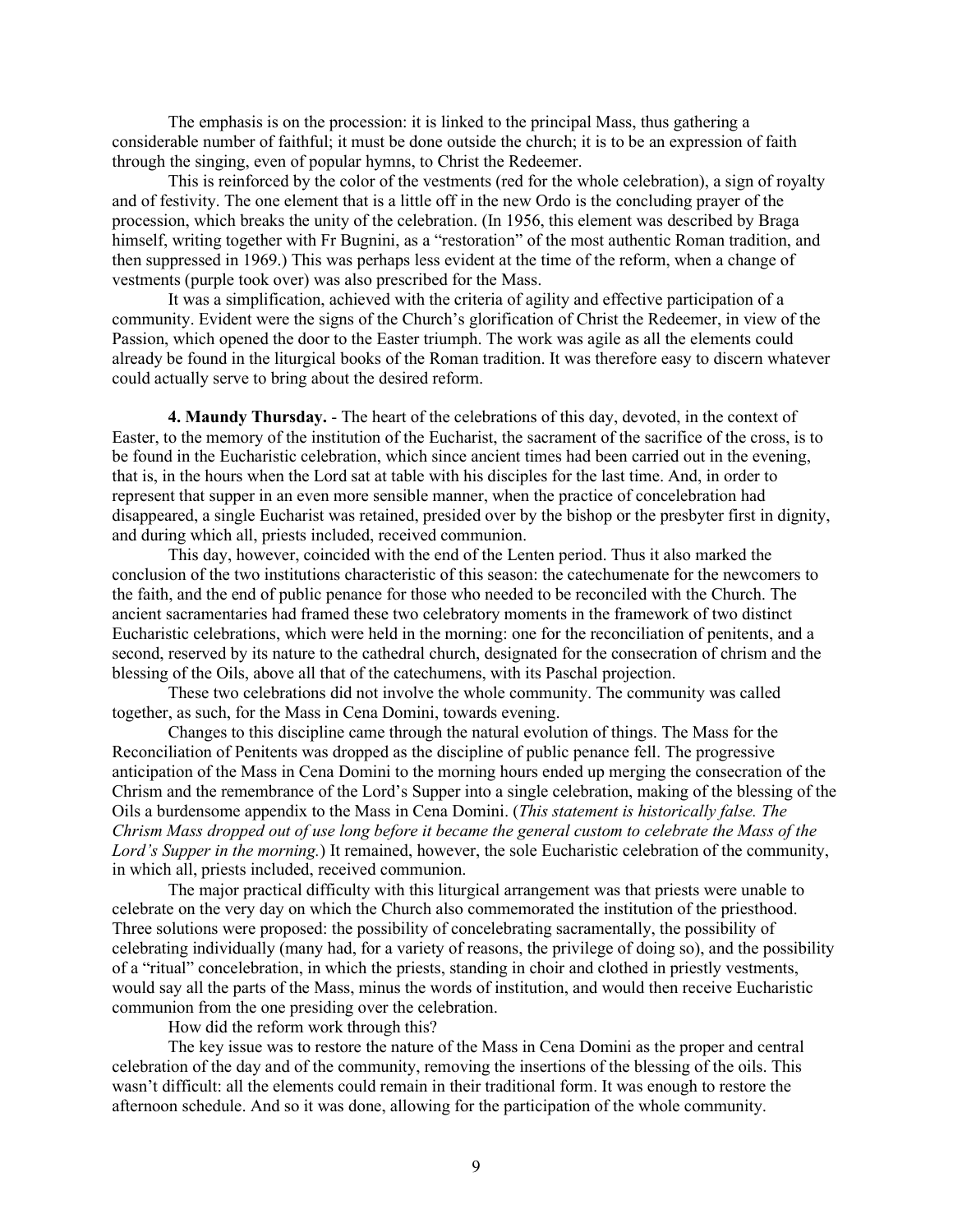As for the participation of the priests, sacramental concelebration did not seem feasible (the mentality, even among some influential members of the Commission, was not yet prepared), a purely "ritual" concelebration was ruled out, and even more so an individual celebration, which would have erased the communal value of the Mass in Cena Domini. Indeed, the respective dicasteries of the Holy See should have been asked not to grant further privileges in this regard. What was left was a celebration in which the presbyters would take part in choir, wearing stoles, and then receive communion like the whole assembly.

In the Mass, the Mandatum was restored as a complementary yet proper – though not obligatory (ubi ratio pastoralis id suadeat) – part of the liturgy. Originally an act of the liturgy of the day, it had gradually passed into monastic or chapter uses, but separate from the Mass of the day. It did appear as a liturgical act in the Missal of Pius V and in the Cerimoniale of bishops, but as a celebration in its own right, consisting of the reading of chapter 13 of John, the singing of a set of antiphons with the hymn *Ubi caritas* and a concluding prayer. Under the new Ordo the rite was integrated into the Mass, preceded by its explanation in the homily. Unfortunately, the prayers and the final oration, which were retained, continued to make it appear as a separate rite, breaking the unity of the celebration.

The *Instructio* recommends that the celebration of the Mandatum lead the community to make it an occasion for abundant works of Christian charity.

Another restored element was the *Missa chrismatis* for the blessing of the oils. The euchological component was retrieved from the ancient sacramentaries, and included the proper preface, extant as such in the sacramentaries, then merged with the prayer of consecration of the chrism when this was included in the Mass in Cena Domini. This was an important rite for the particular church, a sign of communion with the bishop on the part of the whole community and above all of the presbyters. And yet, strangely enough, neither in the *Instructio* of 1955, nor in the *Ordinationes* of 1957, nor in the Ordo itself, is there a single word of presentation that underlines its importance and details how it is carried out. There are but two specifications: the first concerns its celebration in the morning, after Terce, and the second, perhaps out of fear that this would prejudice participation in the evening Mass: "In hac Missa communionem distribuere non licet." (*In this Mass it is not permitted to distribute Communion*.)

The traditional visit to the "Sepulchres", with its somewhat superstitious overtones, could pose some difficulties for the celebration of Mass in Cena Domini in the evening hours. The "Sepulchre" was popularly referred to as the place where the Eucharist was reposed for communion on the following day. Like other rites, this reposition has undergone its own evolution: the Eucharist, initially conserved under the two species, was then kept only under the species of bread, at first for the whole community, and then only for communion by the priest presiding over the liturgical action on Friday. It was always conserved in a closed tabernacle. This is what inspired some allegorical authors of the Middle Ages to the idea of the deposition of the Lord in the tomb. This was welcomed by the people's piety, and it still is, to some extent, at least in popular language. The term "Sepulchre" is used in the *Memoriale rituum* of Benedict XIII (sacellum Sepulcri) and was sanctioned by a decree of the Congregation of Rites in 1896 (no. 3939): the Altar of Reposition represents both the burial of the Lord and the institution of the Eucharist!

The new rite of Holy Thursday highlights the reposition of the Eucharist and its adoration, but restores the various elements to their proper meaning. The pastoral *Instructio* recommends two things in this regard:

"The faithful should be instructed in the love with which Christ our Lord, on the day before he suffered, instituted the most holy Eucharist, sacrifice and sacrament, perpetual remembrance of his passion, to be perpetually celebrated by priests."

"The faithful are likewise invited to make a fitting adoration of the Most Holy Sacrament after the Mass in Cena Domini" (n. I 2b)… "at least until midnight, when, that is, the memory of the institution of the Most Holy Eucharist is replaced by the memory of the Lord's Passion and Death" (II 10).

**5. Good Friday.** The joyful solemnity of the day that recalled the institution of the Eucharist, the sacrament of the Lord's sacrifice, left to us as a sign of his boundless love, is superseded, in the celebration of the paschal mystery, by the austere solemnity of Good Friday with its remembrance of the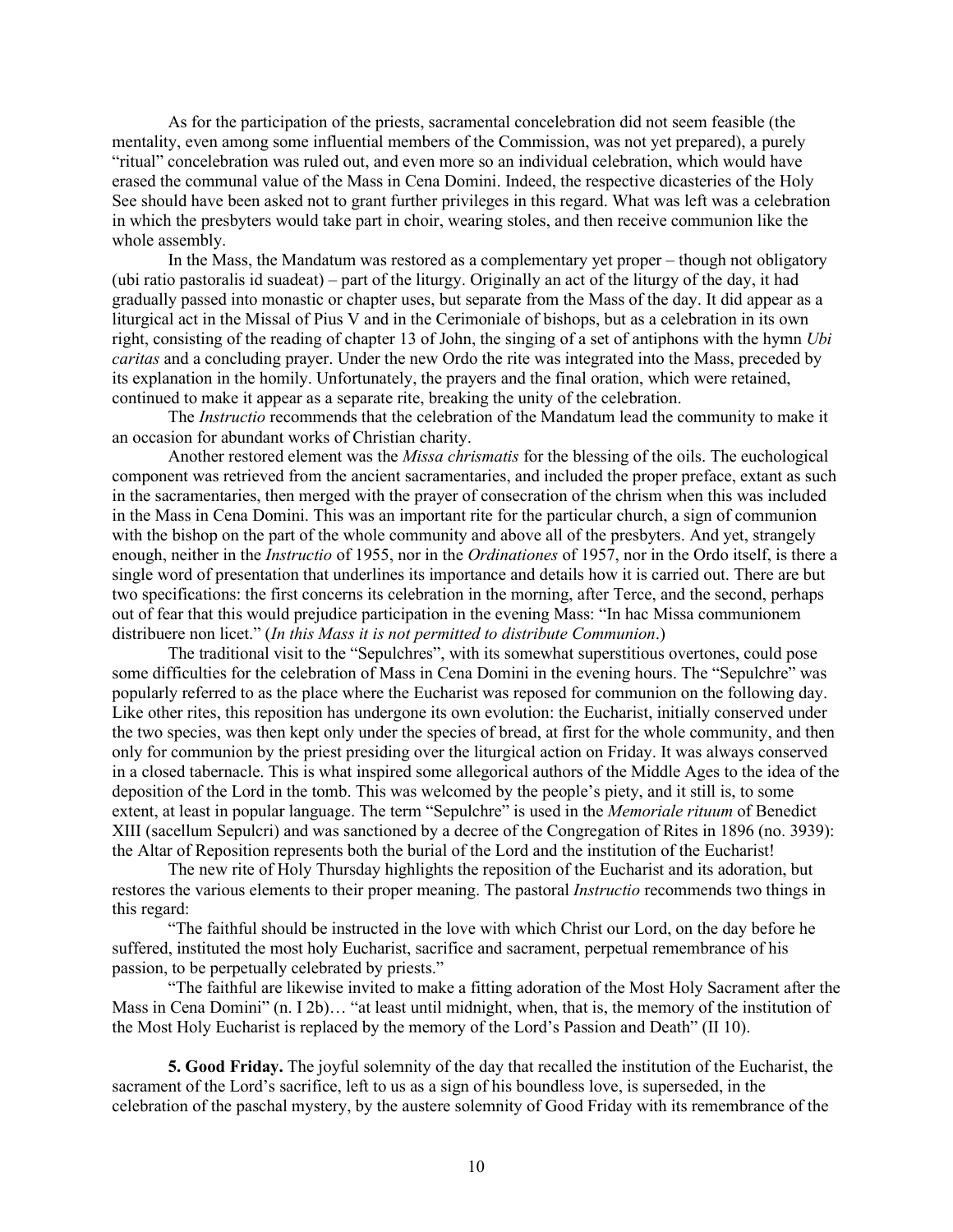bridegroom being taken away. This is why the Church withdraws into the intimate silence of the severity of the Good Friday rites, recalling the suffering and hope of the glorious cross. This is the day that Ambrose calls "dies amaritudinis", yet Tertullian had already called "Dies paschatis."

The Good Friday liturgy is characterized, in the Roman rite, by the absence of any celebration of the Eucharist, the memorial of the sacrifice, as the liturgy is fond of recalling on that very day the selfsame sacrifice offered on the cross. And the rites are still those of the early centuries of the Church, centered on the adoration of the cross, the blessed cross, the origin of that salvation contained in the sacred mysteries.

Here is how the 1955 *Instructio* lists and proposes the ritual elements and the spiritual features of the celebration of this day: "The faithful are to be prepared to understand the unique function of this day, in which, after the sacred readings and prayers, the Passion of our Lord is solemnly read, prayers are offered for the needs of the whole Church and of the human race, and then the whole Christian family, clergy and people, devoutly adore the Holy Cross, the trophy of our redemption; finally, according to the rubrics of the new Ordo, and as has been the custom for many centuries, all those who wish and are properly disposed may receive Holy Communion, all the more so that, by devoutly receiving the body of the Lord, who died for all on this day, they may perceive the fruits of redemption more abundantly." (I 2c)

The reform has been respectful of rituals from a holy tradition. The changes were few, though significant. [*Editor: This is so manifest a falsehood that it is very difficult to see how Fr Braga could have said this in good faith. Not only is the ceremony of three of the four parts very considerably changed; none of the changes have any precedent in tradition.*]

On the other hand, the corpus of the "great orations" or "orationes sollemnes" has undergone some adjustments. Their proclamation has been returned to the logical execution of the different elements: first the introduction (still up to the celebrant), then a pause for silence after the deacon's invitation to kneel (Flectamus genua), and finally the proclamation of the collect by the celebrant.

The formulary of prayer for the civil authorities has been revised, as had already been done in the revision of the *Exsultet* of Easter night . The new text begs for the help of God's spirit for all who have governing responsibilities, that through them their homeland may enjoy freedom of religion and tranquility. In the Missal of Paul VI the text will undergo new refinements, in a broader vision, as inspired by *Gaudium et spes*.

However, there remained unchanged two expressions which, even then, created difficulties, not only of a psychological nature; namely, in the prayer for the conversion of the Jews. The problem had been raised during the work of the Commission, but it had not deemed necessary to change the traditional wording, while recognizing the psychological difficulties. A proper catechesis should have been sufficient to explain the exact meaning of the expression. A more exact formula, in a new ecumenical vision, was to be drafted by the Missal of Paul VI. Unchanged was also the text of the prayer *Pro unitate Ecclesiae*. The sensibility in the field of ecumenism ushered in by Vatican II was still missing.

A note: the renewed scheme of the Good Friday Ordo highlights the prayer of the faithful and gives hope for its restoration, regardless of the concrete forms, which were yet to be studied. However, it does not underline that is belongs to the liturgy of the word, as an echo and conclusion to it. Indeed, it is designated as a second part of the celebration, apart and separate from the liturgy of the word. This separation is made even more evident by the change of vestments: the celebrant wears the cope, whereas during the Liturgy of the Word he only wore the stole. This is just one of the few minor inaccuracies.

# **Part 4**

*Editor's Introduction: This is the last of the four parts of an address by Fr Carlo Braga CM, given in 2005 to mark the 50th anniversary of the 1955 reform of Holy Week, in a translation by Mr Carlo Schena. The first three were published earlier this week: [part one,](https://www.newliturgicalmovement.org/2022/06/fr-carlo-braga-on-1955-holy-week-reform.html) [part two,](https://www.newliturgicalmovement.org/2022/06/fr-carlo-braga-on-1955-holy-week-reform_2.html) [part three.](https://www.newliturgicalmovement.org/2022/06/fr-carlo-braga-on-1955-holy-week-reform_3.html) In order to keep each section to a roughly equal and manageable length, it was necessary to break his discussion of Good Friday off in the middle: here he resumes with the adoration of the Cross.*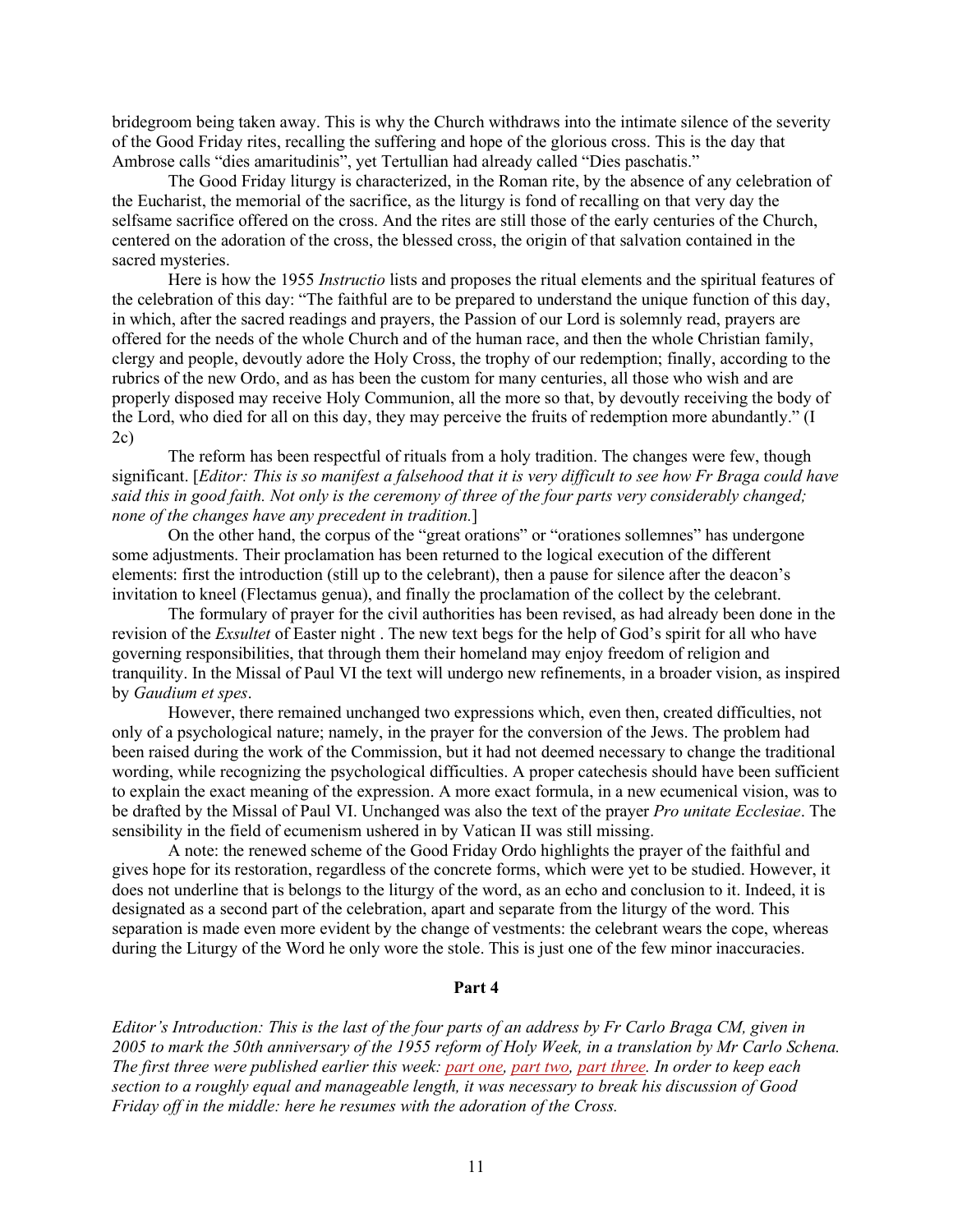*In keeping with the general tenor of his discourse, this part is also filled with important-sounding vaguery, some historical excurses, and a good deal of verbiage about fairly trivial matters such as the definition of the "Triduum" (Thursday to Saturday, or Friday to Sunday?), while almost entirely avoiding any substantive discussion of the changes themselves. I hope to write a more extensive commentary on this whole speech in the coming week.*

*However, on one point he is absolutely clear: Fr Braga, who was a close collaborator of Fr Bugnini, has no doubt whatsoever that the 1955 reform was the beginning of the process that would culminate in the creation of the post-Conciliar rite. "Its principles, even within their limits, continue to be valid, and we find them, completed and updated, at the basis of the current liturgical books renewed by the post-conciliar reform..." And in this regard, he was, for once, entirely honest.*

The second part of the celebration (third according to the Ordo) concerns the adoration of the cross. This is the heart of the celebration on this day. The rite originated in Jerusalem, where it was possible to venerate the true relics of the cross, and was imitated by other churches possessing some of the same relics. We find this rite in Rome already in the fifth century, under influence of the Eastern liturgies. It gradually spread to other churches and, where there were no authentic relics, a simple wooden cross was used instead.

In Jerusalem, the adoration was held on Golgotha. Egeria recalls that the community gathered in the early morning. Before the bishop, sitting on the cathedra, was placed a table covered in a white cloth where the silver reliquary with the relics of the cross and the titulus was brought. Everyone would then walk past to venerate them. The bishop and deacons would make sure that no one touched them, lest someone remove some fragment. The whole rite took place in silence, with no singing and no readings: another celebration followed at a later hour.

In Rome, perhaps as early as the 7th century, the adoration of the relics of the cross took place in the church of the Holy Cross 'in Jerusalem', where the pope, together with the clergy, solemnly carried the holy relics in procession from the Lateran, walking barefoot and carrying a thurible. Initially it was a very simple rite of veneration, with no accompanying liturgical celebration. This gradually took shape until, in the tenth century, all the elements that remain to this day can be found. The *Ordo instauratus* introduced no innovations in the rite and chants found in Pius V's Missal. A curiosity: the rubric that describes the sequence of the procession of the faithful approaching the cross indicates "primum viri deinde mulieres." (First men, then women.)

In large congregations, individual adoration of the cross would have caused difficulties in terms of the long time it would require. The solution was found in the use of several crosses, spread out in different spots of the church. The clash between this utilitarian solution and the meaning of the rite is evident. The 1957 *Ordinationes* provided a solution (*the worst possible one*) in collective adoration. "The celebrant, after the adoration of the clergy, if any, and of the ministrants, shall receive the holy cross from the hands of the ministrants and, from the altar predella, having invited the people with brief words to adore the holy cross, shall present it, raised up, for a brief and silent adoration by the faithful." (IV 17)

The real innovation of the Good Friday reform was the introduction of the Eucharistic communion of all participants as the final part of the celebration. In the more ancient tradition, Good Friday was devoted to the memory of the bloody sacrifice made by the Lord on the cross on that day. Thus the community abstained from the celebration of the Eucharist as well as from communion of the presanctified, so much so that Innocent I could write to Decentius of Gubbio: "Traditio Ecclesiae habet biduo isto sacramenta penitus non celebrari." ("The tradition of the Church has it that on these two days, the sacraments are not celebrated at all." PL 20, 555). For Rome, the first document to provide for the communion of the faithful dates back to the seventh century. In the papal liturgy, however, no one, not even the pope, communicated; the faithful could do so, but only in other churches of the city, the socalled tituli. (cfr. Gelasian Sacramentary) By contrast, in the 9th-10th century, communion on Good Friday was a precept. It would be the 12th century crisis in Eucharistic piety to make communion optional until, at the end of that century, the Ordo suburbicarius would establish that "communicat solus pontifex sine ministris". And this norm was to flow into subsequent liturgical books until the Missal of Pius V.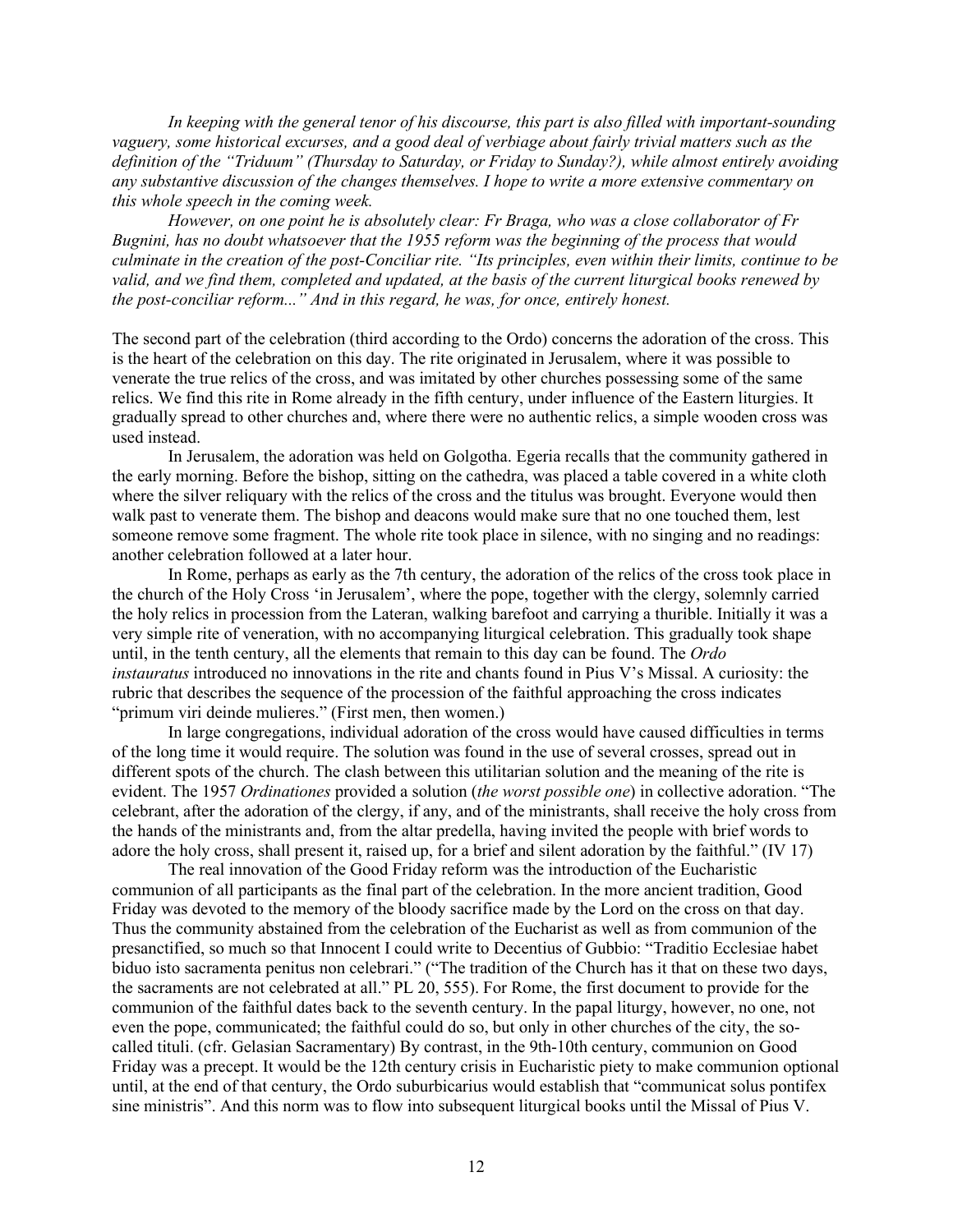However, despite explicit prohibitions by the Holy See, the practice of communion of the faithful was preserved in the tradition of some monasteries and dioceses.

The Commission for the reform discussed at length the convenience of restoring communion of the faithful on Good Friday. While in favour, they presented the question to the pope, and Pius XII answered that there did not seem to him to be any insurmountable difficulties. This was not merely an act of devotion, but a way of emphasizing the proclamation of the Lord's death, not only through the faith expressed in the adoration of the cross, but also through participation in the sacrament of the Lord's death (cfr. 1 Cor 11, 26).

Now that the fundamental questions had been settled, what remained to be structured was the rite to be used. It was not possible to maintain the existing rite, nor was it possible to merely incorporate the rite of communion outside of Mass. The contribution of different traditions had made this rite a sort of Mass, the so-called "Mass of the Presanctified", which included the offertory elements of the Eucharistic celebration, i.e. the preparation of the chalice, the incensing of the "oblates", the lavabo, the *Orate, fratres*. Then the Pater and its embolism; the fractioning of the bread was preceded by an elevation of the host; the immixtio was performed without any formula, "nisi forte (sacerdos) aliquid secrete dicere voluerit", one pontifical specifies, while another clarifies its significance: "Sanctificatur autem vinum non consecratum per sanctificatum panem". This was followed by the priest's communion and the ablutions of the chalice; then the assembly dissolved in silence, with no concluding formula.

The *Ordo instauratus* stuck to the truth of signs. First of all, it eliminated the offertory elements; there is no use of the chalice; it begins immediately with the *Pater* and its embolism, followed by the rite of communion with the confession and absolution as in a regular Mass. To conclude, three prayers are taken from the Gelasian and Verona (*i.e. Leonine, so-called*) Sacramentaries, but without any indication of their genre. Thus, the one that is an *oratio super populum*, which should be the last, comes first; the other two are clearly additional texts of prayer after communion.

The linearity and severity of the primitive tradition of the Good Friday rites are preserved. (*This is blatantly false on many different levels, the most notable being the comical element introduced into the rite by requiring the clergy to change their clothes three times, and element which was happily abolished from the* Novus Ordo.) Added is the sacramental act of communion, a sign of full participation in the mystery of the body and blood of the Lord immolated for us.

**6. Easter vigil** – I won't dwell on this chapter. The reform of the Easter Vigil belongs to a different moment of the reform of Holy Week: it inaugurated it; it was the ram's head that pierced into the fortress of our by then static liturgy; with the gradual running-in it carried out since 1951 it eased the advancement of the liturgical reform of the whole week. By the time the reform of the Easter triduum came into force, it had already been celebrated for the sixth time. However, it had not been substantially modified. Some *Ordinationes*, added in 1952, had merely specified some juridical issues, i.e. Eucharistic fast, the time of the celebration, the connection with other forms of popular piety. It was in this form that it entered the *Ordo Hebdomadae Sanctae instauratus*, which, in the *Instructio*, reserves for it a fairly large space of pastoral and spiritual context. After explaining the meaning and value of the liturgical silence of Holy Saturday, it refers to the various moments and elements of the celebration to remind how "the purpose of the vigil is to demonstrate and liturgically recall how our life of grace has flowed from the Lord's death". With the Triduum reform, the vigil no longer remained isolated, even in the unique importance of its nature, but was organically linked to the rites that precede it, and which it crowns.

The problem remained, and was left unclear – even in the Ordo of Holy Week – of the extent of the Easter triduum. Traditionally, in the liturgical books prior to the reform, it embraced the day of Thursday, with the sacramental anticipation of the mystery of the cross; Friday, with the memory of the Lord's passion and death; and the morning of Holy Saturday, with the glory of the resurrection. On the other hand, the decree *Maxima redemptionis nostrae mysteria* refers to the "triduum of Christ, dead, buried and resurrected" (St Augustine), thus suggesting Friday (death), Saturday (burial) and Sunday (resurrection). But it does not seem that the Ordo of Holy Week had fully grasped this dimension. In fact, it retained the Easter celebration within the three traditional days, Thursday, Friday and Saturday, and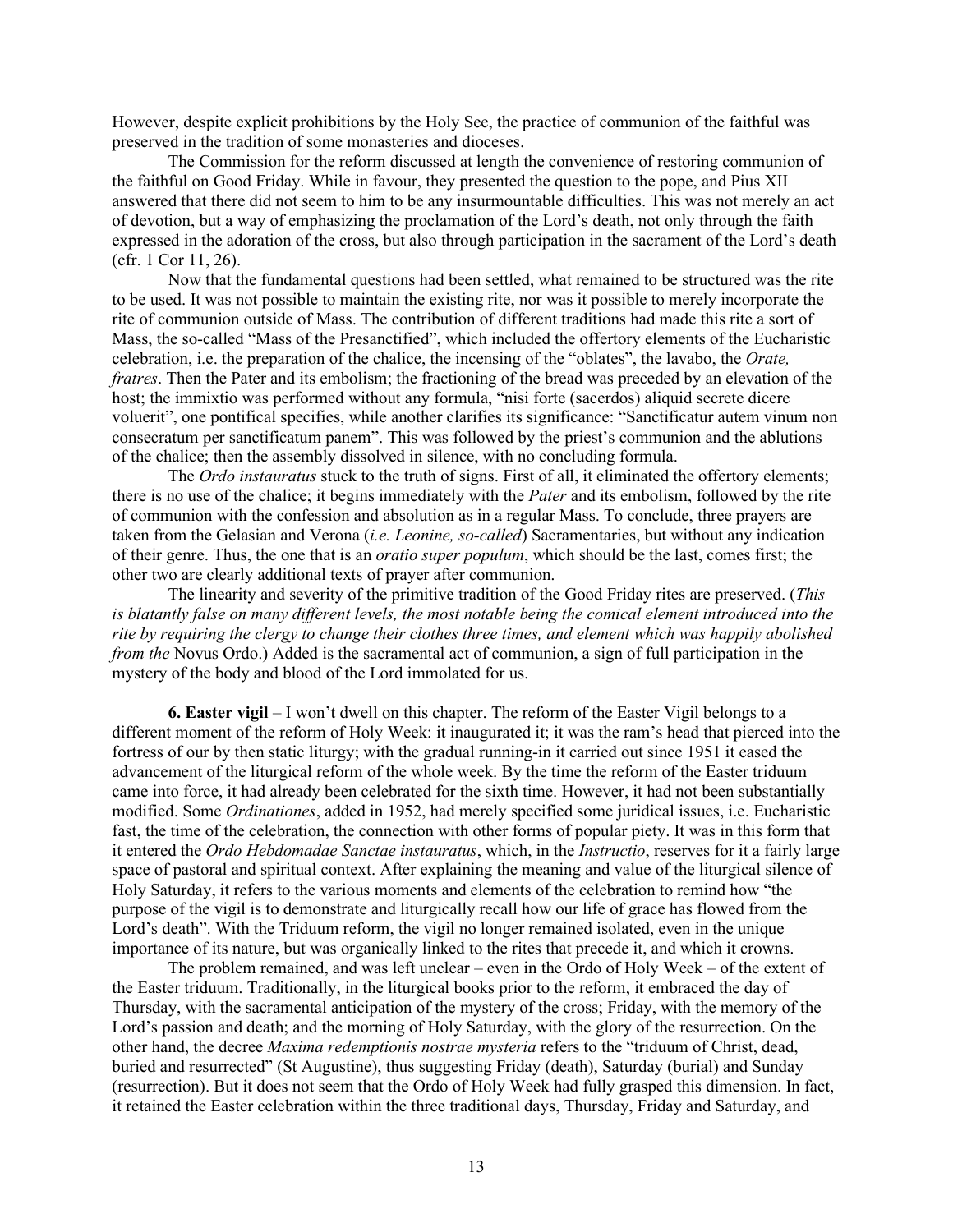while restoring to Saturday the content of the expectation of the Resurrection, it continued to consider the Easter Vigil a part of Saturday, as if its conclusion. The same had been done by the Ordo of the Easter Vigil, whose title was *Ordo sabbati sancti, quando vigilia paschalis instaurata peragitur*, and not just *Ordo vigiliae paschalis instauratae*. The Sunday of the Resurrection was indeed part of the *tempus paschatis*, but did not belong to the triduum, which ended with the celebration of the vigil. A first correction was introduced by the 1962 Missal, which, while maintaining the Easter Vigil in the context of Holy Saturday, included, before the Mass, the indication "Tempus Paschatis". Yet in this way the Easter Vigil was split into two parts belonging to different liturgical seasons. The definitive clarification would come with Paul VI's reform of the calendar: Maundy Thursday belongs to Lent; "the Easter triduum of the Passion and Resurrection of the Lord begins with the Mass of the Lord's Supper, has its fulcrum in the Easter Vigil, and ends with Vespers on the Sunday of the Resurrection" (n. 19). Small but significant corrections that arise from experience.

### **A concluding general overview**

It has been written that the reform of Holy Week was "the most important act in the history of liturgy, from St Pius V to the present day." We did appreciate this, as we revisited the various parts of the *Ordo Hebdomadae Sanctae instauratus*. We have highlighted the restored or new elements introduced by the reform, illustrating them with numerous references to their history and their topicality. This document is now fifty years old. It is no longer new; on the contrary, it has been revised, corrected and improved. We read it today with a different gaze and heart from those who read it fifty years ago. Let us not stop at the minor flaws: "let us make remembrance of it", as I noted at the beginning. Its principles, even within their limits, continue to be valid, and we find them, completed and updated, at the basis of the current liturgical books renewed by the post-conciliar reform, and they still influence our pastoral action and our spirituality in living the mystery of Easter. For this, we must give thanks to God who inspired them to the Church half a century ago; for they created a soil in which true liturgical pastoral care and Christian life have grown and borne fruit; and for they have strengthened the foundations of the liturgical renewal we are experiencing today. This is why today we rejoice in reaping their fruits, while acknowledging that the path they marked out was not yet complete.

In conclusion, I would like to return to the fundamental aspect, both in principle and in implementation, of the reform of Holy Week made fifty years ago: its pastoral and spiritual nature. The decree of promulgation states: "The rites of Holy Week not only have a special dignity (because they celebrate the *maxima redemptionis nostrae mysteria*), but they also possess a singular sacramental power and efficacy to nourish Christian life."

I can hear in these words of the Decree an echo of the teaching of Pius XII in *Mediator Dei* and of Pius X in his Motu Proprio *Tra le sollecitudini*. Pius XII insisted on a shift from a view of the liturgy as an external rite, a ceremony, an observance of rubrical laws, to an understanding of it as a "memorial", the action of Christ and of the Church, capable of making present and communicating salvation. And Pius X had taught that conscious and full participation in the liturgy is "the first and indispensable source from which Christians can draw a truly Christian spirit." We may add: above all in the celebration of the greatest mysteries of the Redemption.

All this urges that liturgical pastoral care see and bring live the liturgical year in its fullness, as well as in the hierarchy of its times and values. The celebration of Easter, by its very nature, is the center of the liturgical year; it has its radiation and projection in Sunday, the Easter of the week, throughout the year. On Sundays, the Church relives the paschal sacraments, especially the memorial of the Lord, and projects them into the life of the Christian.

Liturgical pastoral care must have as its specific aim to incorporate into the life and doctrine of the Christian the fulfilment of the paschal mystery, made *lex orandi, lex credendi, lex vivendi*.

Let us not forget how the reform of Holy Week wanted to initiate the Christian community into a conscious, devout, active and full participation in the liturgical celebration. It simplified the rites, it wanted the assembly to be at the center of the sacred action by seeing, listening, responding, singing.